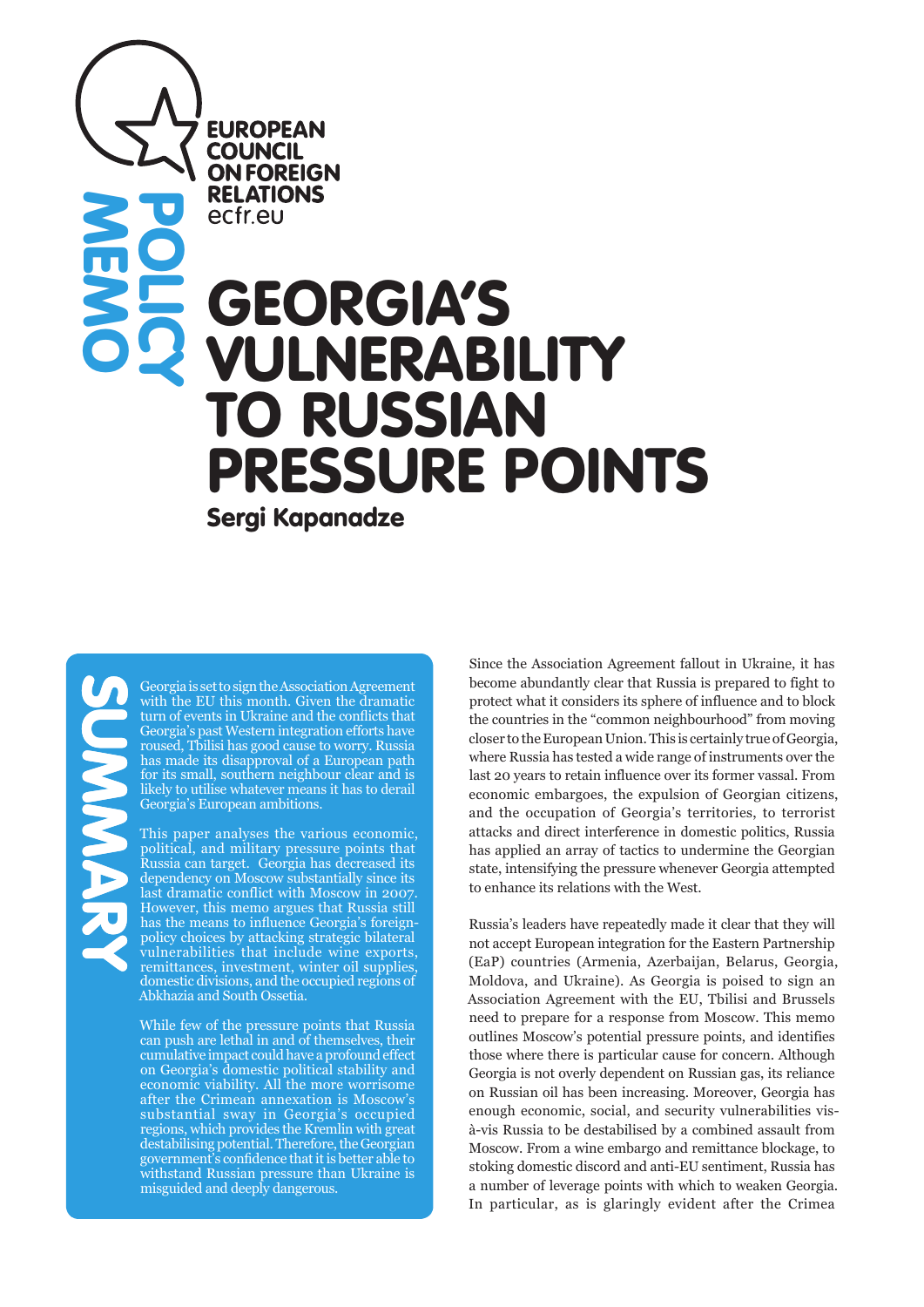annexation, Russia's influence over the occupied regions of Abkhazia and South Ossetia in Georgia provides powerful possibilities to subvert Tbilisi and its European aspirations.

## Georgia: A Battleground of Conflicting Interests

Since the parliamentary elections of 2012 and the presidential elections of October 2013, Tbilisi has been governed by the Georgian Dream coalition, created by the billionaire Bidzina Ivanishvili in 2011. The coalition consists of a number of political parties united against ex-president Mikheil Saakashvili and his United National Movement party. After Ivanishvili and his coalition won the parliamentary elections in 2012, Saakashvili gave up most of the presidential powers voluntarily, despite the fact that the new constitution, which changed Georgia's super-presidential system into a parliamentary system, did not take effect until October 2013. As a result, a year-long period of strained cohabitation ensued. But the two political forces managed to find consensus on several important issues, including constitutional changes and some foreign-policy questions.

In March 2013, the Georgian parliament adopted a bipartisan resolution on foreign policy. European and Euro-Atlantic integration was deemed "the main priority of the country's foreign policy course". Even though the resolution is very clear on Georgia's foreign-policy ambitions, it also contains some ambivalent paragraphs that indirectly acknowledge Russia's security interests in the region. For instance, Paragraph 12 of the resolution reads:

Georgia will contribute to rapprochement of positions of the United States, EU and the Russian Federation, as well as of other states in South Caucasus, in line with the interests of our country and principles of the Helsinki [Final Act].<sup>1</sup>

This rather awkward statement acknowledges that Georgia is a battleground of conflicting interests. After the elections, the Georgian Dream coalition released a memo outlining its foreign policy vision (called "14 points"). Two articles are particularly relevant: Point 7 reads that "Georgia's policy should not be directed towards performing a role of a strategic player in the processes of ongoing confrontation on a global and regional scale", and two paragraphs further it goes on to say that "it is in the interests of Georgia to no longer be on the list of differences between the West and Russia". These statements demonstrate the pathos of foreign-policy vision that exists in Georgia's current foreign-policy elite – that Georgia should be a quiet actor keen on integrating into the EU without upsetting Moscow. This might seem naïve, but it is an approach that has been explicitly promoted by

foreign-policy decision makers, including the former prime minister Ivanishvili and the current prime minister Irakli Gharibashvili. Yet the question remains, what will Georgia's government do if Russia aggressively contests its European aspirations, as it did the Saakashvili administration's courtship of NATO in 2007–2008?

If Russia decides to up the pressure on Georgia, it has a number of options. Russia's pressure points can be grouped into three categories: economic, political, and security.

# Russia's Economic Leverage

Georgia's economic dependence on Russia is different than that of Ukraine, Moldova, and Armenia. Georgia has four central areas of economic vulnerability in relation to Russia: investments, trade, energy, and remittances.

#### *Investments*

Georgia's core economic sectors are relatively diversified, as are foreign direct investments (FDI) in the country. According to Geostat, Georgia's statistics office, the five largest investors in Georgia in 2013 were the Netherlands (\$180 million), Luxembourg (\$145 million), China (\$98 million), Azerbaijan (\$95 million), and Turkey (\$74 million). Russia does not even make the list of the ten top investors.2 In 2012, Georgia received a total of roughly \$911.6 million in FDI, with about half of that coming from the EU member states (\$440 million). Former Soviet states accounted for only \$86 million, with only \$20 million of this coming from the Russian Federation. In fact, since 1996 Russia has never accounted for more than 10 percent of Georgia's total FDI and the proportion has steadily sunk, to 2 percent in 2012. The data from 2013 shows that Russian investments have become negative (minus \$1.29 million).3 Thus, immediate Russian FDI withdrawal does not pose a serious threat to Georgia.

The structure of future FDI in Georgia, however, could be an issue. The Georgian economy is highly dependent on FDI and it is widely believed that FDI of over one billion US dollars a year is required to keep the country's economic growth over five percent. Currently, the government is attributing great importance to the co-investment fund that it created after coming to power in 2012. It has already been announced that over \$5 billion has been pledged by various investors to this fund, including by the previous prime minister Ivanishvili. If Russia's role in the co-investment fund increases dramatically, and if Western FDI decreases, this would bestow Moscow with a new degree of leverage –

 $\overline{\mathbf{2}}$ 

www.ecfr.eu

**June 2014** ECFR/106

**<sup>1</sup>** "Parliament Adopts Bipartisan Resolution on Foreign Policy", Civil.ge, 7 March 2013, available at http://www.civil.ge/eng/article.php?id=25828.

**<sup>2</sup>** Geostat (National Statistics Office of Georgia), *Foreign Direct Investments*, available at http://geostat.ge/index.php?action=page&p\_id=140&lang=eng (hereafter, Geostat, *Foreign Direct Investments*).

**<sup>3</sup>** Geostat, *Foreign Direct Investments*.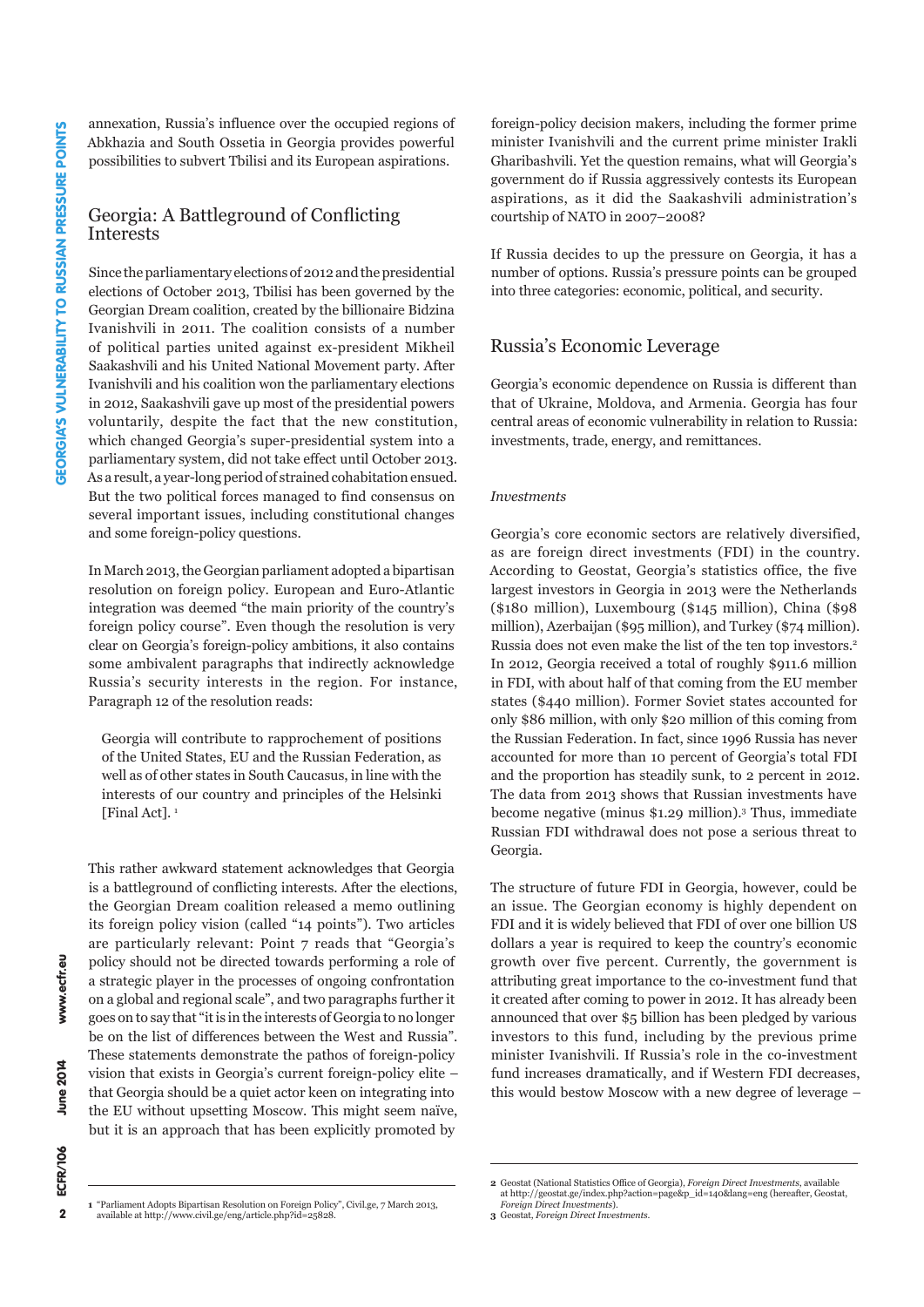leverage that it might be more willing to apply than in the past. Previously, when Russian companies invested into Georgian electricity and banking sectors, they were wary of using their presence for political reasons, knowing that they could not influence Georgian politics without serious financial repercussions. But the Putin regime and its allies in the business community might be willing to pay a high price to assert itself geopolitically.

#### *Trade*

With Russia's accession to the WTO, Georgia acquired additional WTO-based instruments to compel Russia to lift the trade restrictions it implemented in 2006. Russia had closed its market for Georgian agricultural products, wine, and mineral water. However, because of WTO membership and improved bilateral relations between Tbilisi and Moscow after the change of government in Georgia, Russia's consumer-protection agency lifted restrictions on the Georgian products and trade resumed. Exports to Russia subsequently quadrupled, from \$45 million in 2012 to \$190 million in 2013. The value of exports to Russia is now higher in absolute numbers than at any other time since Georgia's independence, almost \$40 million higher in 2013 than in 2005, the year before the embargo. Georgian exports to Russia will probably continue to grow as the government has been touting Russia's open market to Georgian producers.4

Wine exports are a particular case of both economic and symbolic importance. Surprising many, Georgian wine sales quickly rebounded once Russia lifted the embargo. In the last six months of 2013, close to 21 million bottles of wine were exported from Georgia to Russia. This compares with a total of 52 million bottles before the embargo, about 5 percent of the Russian wine market. Georgian wines now have a 2.5 percent share of the Russian market, with solid growth prospects. Crucially, 50 percent of total Georgian wine exports go to Russia, indicating a growing dependence.<sup>5</sup> In the first quarter of 2014, almost 70 percent of Georgian wine exports went to Russia.6

Thus, although Georgia's foreign trade is quite diversified, with no single partner accounting for more than a quarter of overall trade, the growing share of exports to Russia does render the Georgian market vulnerable, and particular sectors, such as wine, more so. We have seen the Russian consumer-protection agency politicise trade and ban certain products when political relations with Russia deteriorate, not only in Georgia, but also in the Baltics, Moldova, Ukraine, and Central Asia.

- **4** Geostat (National Statistics Office of Georgia), *External Trade, Georgian exports by*
- *countries*, available at http://geostat.ge/index.php?action=page&p\_id=137&lang=eng. **5** FactCheck Georgia, "Gigla Agulashvili speaks about the 2013 harvest and wine export", Factcheck.ge, 30 April 2014, available at http://factcheck.ge/en/article/gigla-agulashvili-
- speaks-about-the-2013-harvest-and-wine-export/. **6** Nino Evgenidze, "Georgian wine export, threats and benefits", Radio Free Europe/Radio Liberty, 30 April 2014, available at http://www.radiotavisupleba.ge/.

#### *Energy dependence*

Georgia is not overly dependent on Russian energy. In fact, though it was dependent on Russian imports until 2006, Georgia has become a net electricity exporter to Russia since 2007.7 In January–April 2014, Georgia imported from Russia only 216 million kwt/hr of electricity, which is almost six times less than in the last four months of 2006. In the spring and summer months, when its hydroelectric capacities are at peak levels, Georgia also exports to Russia several hundred million kwt/hr of electricity. In 2013, Georgia sent 370 million kwt/hr to Russia. The Ministry of Energy expects exports to grow in 2014.8 Thus, Georgia has a net independence from Russia in terms of electricity supply, though it does still rely on Russian electricity in the winter.

As for the import of gas and oil, Georgia's main trading partner remains Azerbaijan. Georgia's imports of oil and oil products in 2010–2013 is shown in the chart below.9 As the chart illustrates, imports from Russia have increased in the last three years by a factor of almost five, while the cost of the hydrocarbons imported from Russia tripled. Thus, while the total share of Russian oil is only about one eighth of total imports, there is a growing dependence.

The dependence on Russian natural gas is following an opposite trajectory. In 2013, Georgia imported almost 1.5 times less natural gas from Russia than in 2010.<sup>10</sup> In the same period, Georgian imports of natural gas from Azerbaijan were 11.5 times higher in 2013 than in 2010.<sup>11</sup>

#### *Remittances*

Remittances from Russia have traditionally provided a significant share of Georgia's economy. In 2013, Georgia received \$1.47 billion in remittances, 54 percent of which came from Russia.12 And both the volume and the share of remittances out of Russia has increased in recent years. For instance, remittances from migrants in Russia grew from \$498 million in 2010 to \$801 million in 2013.<sup>13</sup>

Thus, a remittance ban is one of the most potent economic weapons in Moscow's arsenal. Which may be why Russia deliberated taking this action during the conflict in 2006.14 However, remittance ban is a complicated instrument that comes with credibility costs for Moscow as well as practical challenges. It is difficult to compel all international companies, such as Western Union, to stop

**<sup>7</sup>** ESCO – Electricity Market Operator, *Electricity Import/Export Statistics*, available at http://esco.ge/index.php?article\_id=43&clang=1 (hereafter, ESCO, *Electricity Import/*

*Export Statistics*). **8** ESCO, *Electricity Import/Export Statistics*.

**<sup>9</sup>** Chart based on the information retrieved from Geostat and the Ministry of Energy through official correspondence with Georgia's Reforms Associates.

**<sup>10</sup>** 50,948 million tons in 2010; 37,093 million tons in 2013. **11** In 2010, 97,533 million tons; and in 2013, 1,123,695. Information retrieved through official correspondence with the Georgian Statistics Office by Georgia's Reforms Associates (GRASS) in January 2014 (hereafter, GRASS).

**<sup>12</sup>** GRASS.

**<sup>13</sup>** GRASS.

**<sup>14</sup>** Oleg Gladunov, "Migrants' money will stay in Russia", Rossyiskaya Gazeta, 5 October 2006, available at http://www.rg.ru/2006/10/05/finansy.html.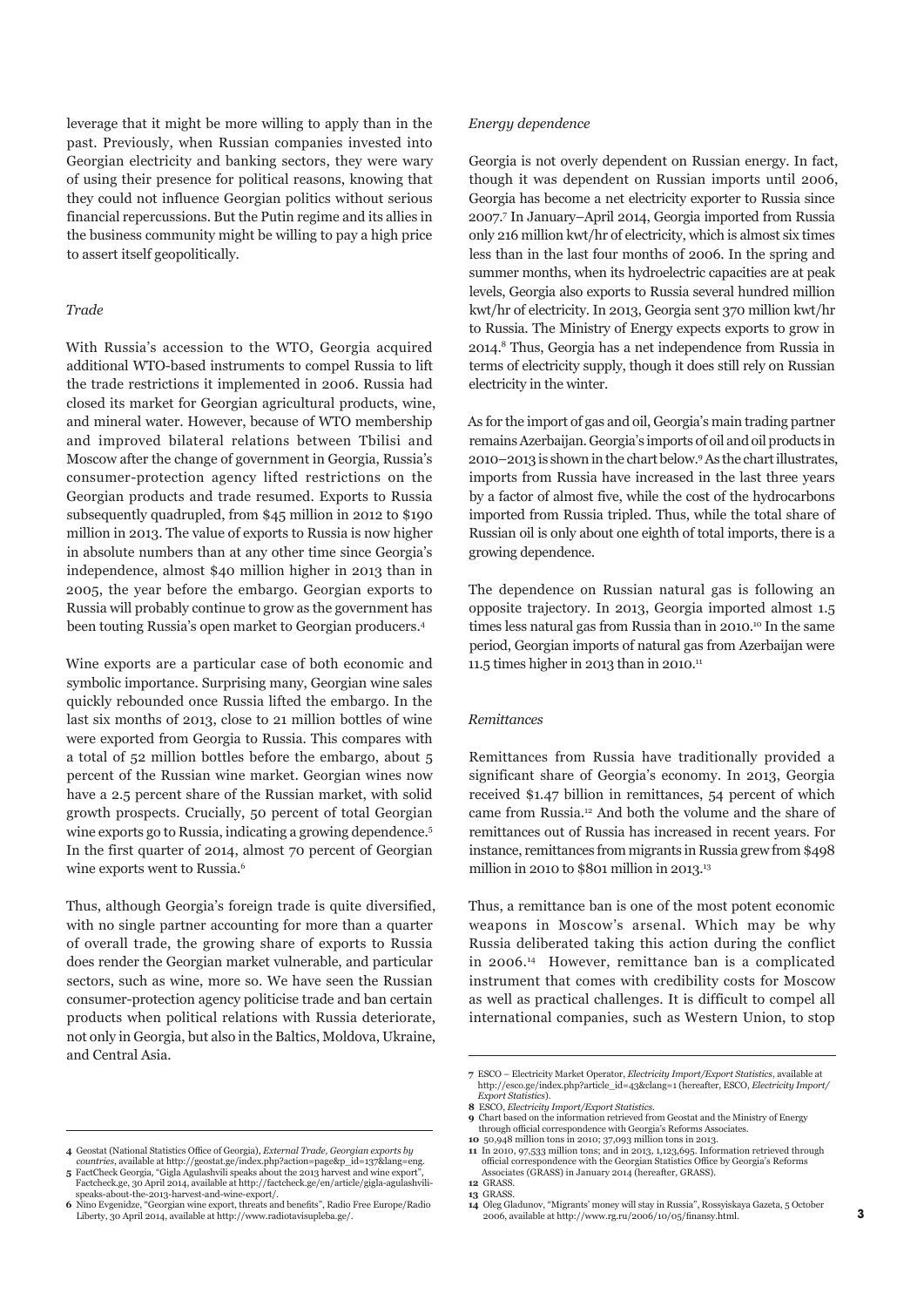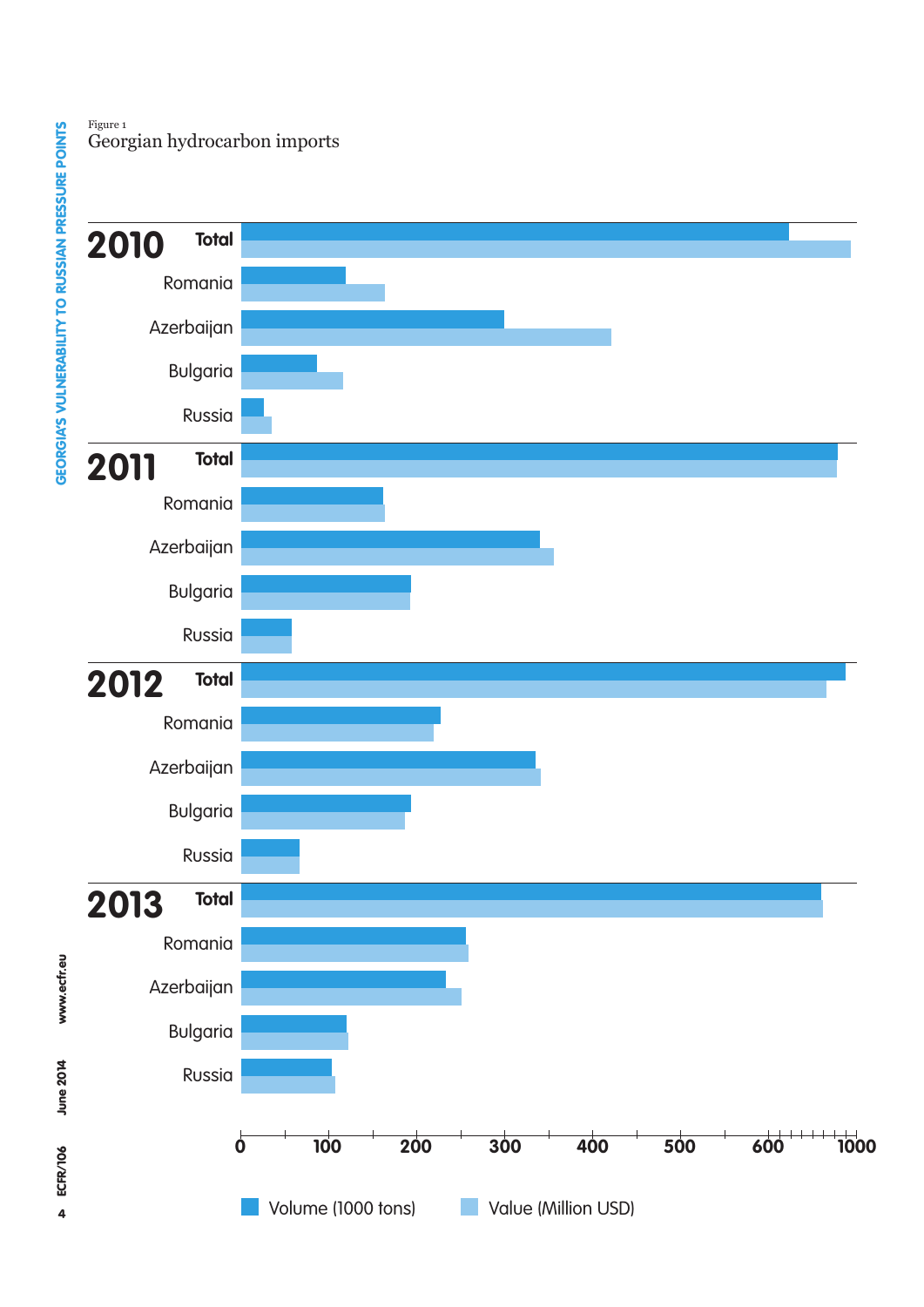sending remittances to Georgia, and only partial compliance translates to complete policy failure. Even if Moscow did manage to get all the official companies to commit, alternative options might still render the policy ineffective, as Georgians could transfer money from or via Ukraine or Belarus, or for instance rely on Hawala – informal, often person-to-person, money transfers.

As well as their money transfers, Moscow could also go after Georgian migrants who reside and work in Russia. While the official figures are usually underestimated by Georgian government agents, it is likely that there are at least a few hundred thousand Georgian citizens living in Russia, if not a million, as Human Rights Watch reported in 2007.<sup>15</sup>

Unlike other EaP states, Georgia has already suffered from an ethnic-based expulsion policy from Russia. In 2006, during a tense period that included the ban on Georgian wine imports, Russian authorities expelled ethnic Georgian migrant workers en masse. This was Moscow's response to the so-called "spy scandal", which erupted after Georgia apprehended a Russian intelligence ring in the country, arresting four Russian and ten Georgian citizens. In response, several thousand Georgians in the Russian Federation were deported to Georgia, mainly in aircraft usually used to transport cattle and goods. Two people died as a result of these deportations.

Though the deportations of 2006 were a shock (and devastating for the people involved) they did not have an impact on Georgia's economy. Many of the deported Georgians started their small enterprises and businesses in Georgia, and many more made their way back to Russia, through either Ukraine or Belarus. The overall unemployment picture remained unchanged (13.8 percent in 2005, 13.6 percent in 2006, and 13.3 percent in 2007).<sup>16</sup>

In fact, the deportations may have hurt Russia's reputation more than anything. Georgia's government sued the Russian Federation in the European Court of Human Rights, which declared the case admissible in 2009. The final verdict is expected in 2014, and it is likely that Russia will lose.

Despite the relatively neutral picture for the Georgian economy, because of the high cost involved for the deported, one hopes that Moscow will not again target Georgian immigrants in Russia.

### Sowing Political Discord

Russia can manipulate political and societal forces within Georgia to push an anti-EU and pro-Russian agenda. As Georgia starts to implement the visa-liberalisation action plan and Deep and Comprehensive Free Trade Agreement (DCFTA), opponents of European integration will emerge, whom Russia can support to bolster anti-EU sentiments. Among such groups are two relatively marginal political parties and the Georgian Orthodox Church.

Two political parties, one headed by the former speaker of parliament Nino Burjanadze (Democratic Movement – United Georgia) and another by Kakha Kukava (Free Georgia) are open advocates of the Kremlin and against European integration. Kukava's party has negligible ratings, while Burjanadze managed to garner 10 percent of the vote in the 2012 presidential elections. With more financial and strategic support from Moscow, these parties could have a disruptive effect on domestic efforts in Georgia to move ahead with integration.

The Georgian Orthodox Church has deeply entrenched beliefs and positions that are traditionally linked with the Russian Orthodox Church and ill-matched with European values of tolerance, pluralism, and accountability. Despite the clear position of the ailing Patriarch Ilia II that Georgia's European integration is important, it is not clear if the patriarch's entourage shares this view. Some painful reforms are likely to awaken the ire of the church, including the antidiscrimination laws and biometric passports.

Anti-discrimination legislation is generally interpreted by the Georgian Orthodox Church as infringing on "traditional" Georgian values as well as the *primus inter pares* role of the church in Georgian politics and society. The church openly opposes policies that promise equal opportunity despite religion, sexual orientation, and ethnicity. In Moldova and Georgia, the Georgian Orthodox Church openly opposed the anti-discrimination legislation, staging protests, threatening to withdraw support for the government, and even "excommunicating" supporters of the legislation.

Another example of the church not supporting pro-European policies is reflected in its attitude towards biometric passports. The church, somewhat strangely, opposes biometric documents, finding them to be contrary to its values and threatening to the souls of the believers.17 Biometric passports, however, are essential for receiving visa-free travel with the EU, hence further confrontation on this issue is inevitable.

Beyond these particular forces, we can expect resistance to grow within Georgian society as the country moves on with the implementation of the DCFTA, and particularly with the transposition of a number of EU directives and regulations in other fields. Georgia must implement over 320 directives and regulations in the next few years, effectively restructuring the Georgian economy. These changes will fuel opposition

**<sup>15</sup>** "Singled Out. Russia's Detention and Expulsion of Georgians", Human Rights Watch, 2007, p. 4, available at http://www.hrw.org/sites/default/files/reports/ russia1007webwcover.pdf.

**<sup>16</sup>** Geostat (National Statistics Office of Georgia), *Employment and Unemployment*, available at http://geostat.ge/index.php?action=page&p\_id=146&lang=eng.

**<sup>17</sup>** Giorgi Liponava, "Why Instead of Words?", Tabula, 14 September 2011, available at http://www.tabula.ge/en/story/70168-why-instead-of-words.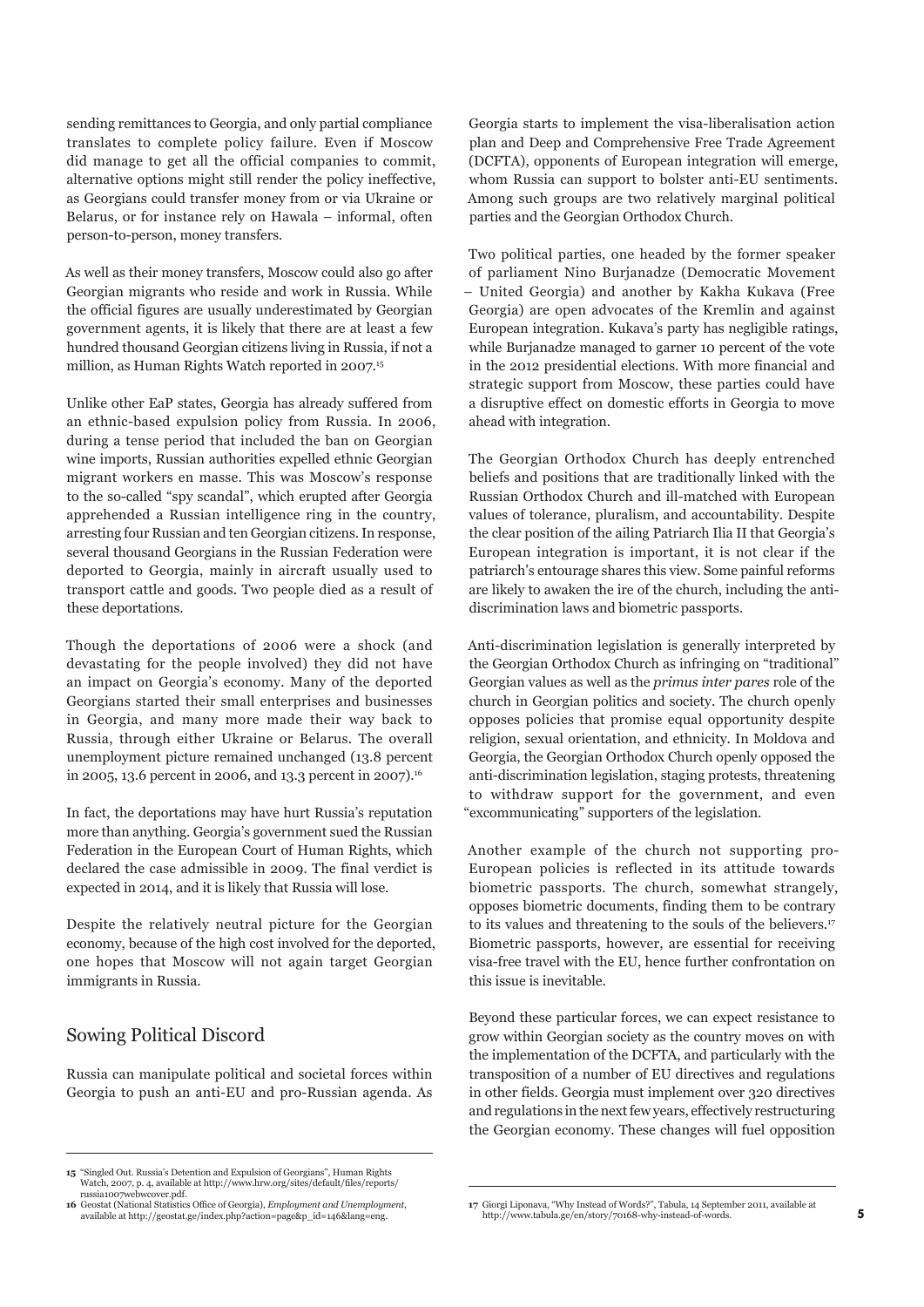among anti-EU interest groups who oppose the government's EU path and advocate suspending the DCFTA and Association Agreement to "save the Georgian economy". Moscow will likely support such groups, with which the church will likely be aligned. This clash could be dramatic, spurred as well by large circulation populist newspapers in Georgia that spread pro-Russian propaganda, usually blended with Georgian nationalistic language and hate speech.

Moscow could also decide to bolster the separatist movement in Samtskhe-Javakheti, a predominantly Armenianpopulated region, which has traditionally enjoyed close links with Armenia. In recent years, the Georgian government has invested in the region, and its economic development has improved, as major infrastructure has been rebuilt. However, Javakheti is still one of the poorest regions in Georgia and the major infrastructure project – the Baku-Akhalkalaki-Kars railway, which connects Azerbaijan with Turkey through the Javakheti region – is viewed by some local actors as an anti-Armenian conspiracy by the Turkish nations. Russia has the resources to stir separatism in Javakheti, relying on its traditional intelligence contacts (a Russian military base was located in Javakheti until 2007) and separatist-minded local elements, some of whom were arrested by the Saakashvili government but have been released by the Georgian Dream coalition as part of a wide amnesty in 2013. As the Crimean events show, Moscow claims the right to intervene in foreign states to "protect" Russian citizens. There are reports of Russian passports being distributed in Javakheti, as well as other ethnic minority populated areas in the EaP.18

## Advancing Insecurity through the Occupied Regions

Where Russia holds the most trump cards vis-à-vis Georgia is with the two occupied regions, Abkhazia and South Ossetia (considered by Moscow to be independent). The two regions have been embroiled in a conflict with Tbilisi since the early 1990s. In the years since, close to half a million people have been forced to leave their homes and few have returned. In 2008, after the five-day war with Georgia, Russia recognised the independence of these regions and attempted to gain their international recognition. Through a mixture of military contracts, monetary assistance, personal favours, and bribes, a few countries obliged.19

Russia can easily use the occupied regions to hinder Georgia's rapprochement with the  $EU - by$  directly threatening annexation, but also by using the regions to destabilise the adjacent areas.

As the events in Crimea in early 2014 showed, Russia could go as far as annexing either occupied region or both. South Ossetia, though, is the most likely candidate. For years, some actors in South Ossetia have argued for reunification with the Russian region of North Ossetia – despite the fact that South Ossetia is a relatively new political creation and had no land connection with Russia until the Roki Tunnel was built through the Caucasus mountains in 1984. After Crimea, any whisper of annexation from Moscow is a powerful threat. This scenario is particularly worrisome because the Sovietera borders of the autonomous district of South Ossetia are open to multiple interpretations. Russian military leaders and diplomats could produce maps that envisage a larger territory for South Ossetia than it currently controls, and even a small extension would have serious consequences for Georgia. The country's only East–West highway is just south of South Ossetia, and other critical infrastructure, such as the electricity transmission line Kartli 2 and the Baku–Supsa pipeline, are also just beyond South Ossetia's current borders.

Russia could also continue using the occupied regions to instil terror and instability in the adjacent areas. In recent "borderisation" campaigns, for instance, Russian border guards, who are officially guarding South Ossetian "state borders", set up barbed-wire partitions, artificially dividing households, sometimes even leaving the house on one side of the wire and the lavatory on the other.

Drawing barbed-wire borders is not the end of it. Russian border guards and military intelligence officers were believed to be behind dozens of terrorist and sabotage attacks in Georgian territory between 2008 and 2012. Kidnappings in the vicinity of the Administrative Boundary Line (ABL) between South Ossetia and Georgia are a common occurrence. Shootings and lootings near the ABL, which have declined in recent years, can be easily ratcheted up again by Russian troops. Between 2009 and 2011, ten terrorist attacks were carried out or attempted in Georgia, including one near the office of the Labour Party and another at the US embassy in Tbilisi. Naturally, it is difficult to prove Russia's *culpa* in such events. Abkhazia and South Ossetia are impermeably sealed for the international community, and the Georgian government's past attempts to trace suspected perpetrators have been fruitless. In the terrorist attacks of 2009–2011, for example, intelligence implicated Russian military intelligence and deemed the primary suspect to be a Russian military officer, Yevgeny Borisov, who was stationed in Abkhazia. However, Moscow refused to co-operate with the investigation, and Tbilisi was unable to gather sufficient evidence against Borisov.

Recently, concerns have been raised in Tbilisi that Russia could press Georgia into using its territory as a transit for military cargo to Armenia. This has worrying implications, as refusing Russia could lead to a military intervention, which Georgia's current government is not prepared to face. On the other hand, if Georgia agrees to allow Russian military travel through Georgia's territory on the North–South route, it risks becoming a permanent military corridor for Russian troops,

www.ecfr.eu

**<sup>18</sup>** Eka Janashia, "Moscow Distributes Passports in Georgia", The Central Asia-Caucasus Analyst, 7 May 2014, available at http://www.cacianalyst.org/publications/field-<br>reports/item/12966-moscow-distributes-passports-in-georgia.html.<br>19 Venezuela, Nicaragua, Nauru, Tuvalu, and Vanuatu recognised the independe

Abkhazia and South Ossetia. Vanuatu (in 2012) and Tuvalu (in 2014) reversed their decisions, and it is widely believed that with the change of governments in the other countries, reversal of recognition is inevitable.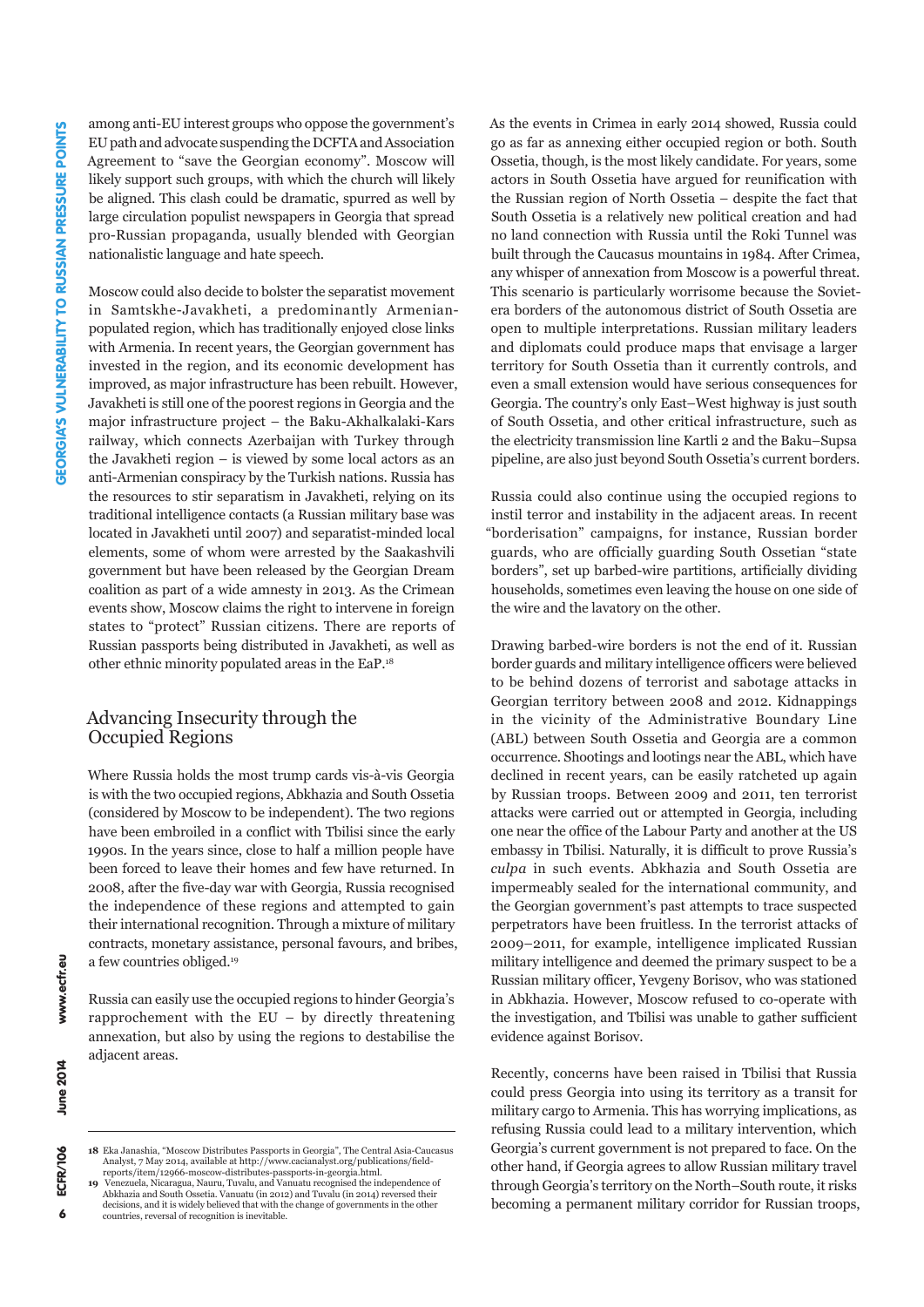which could effectively block the country's transportation arteries and cause destabilisation in the regions populated with ethnic minorities.

Another destabilising practice Russia might invoke is to renew its attempts to convince states or international organisations to recognise Abkhazia and South Ossetia. Since 2008, Georgia has mobilised all its diplomatic resources and successfully countered Russia's efforts. Russia has only seen mild success, including the aforementioned four recognitions and membership of such international organisations as the International Domino Federation and the World Futsal Association. Very often, monetary assistance, political support, state visits, and other "carrots", including significant sums of money, have been directly linked with recognition. In the case of the Micronesian island state of Nauru, the sum of \$50 million and investments in the island's critical infrastructure have been cited.<sup>20</sup> To gain recognition from the Polynesian country of Tuvalu, Moscow allegedly offered several hundred thousand dollars as a bribe to the then prime minister Willy Telavi.21 (Tuvalu reversed its recognition in 2014, after Telavi lost his majority to Enele Sopoaga, in August 2013.) In the past couple of years, Georgia has scaled down its efforts to block recognition in order to avoid tension with Russia while a bilateral dialogue between the prime minister's special representative, Zurab Abashidze, and Russia's Deputy Foreign Minister Grigori Karasin is taking place. Russia has continued its efforts, but with a lower profile. Embassies, for instance, are still tasked with raising the issue of recognition with various world leaders. Thus, should Russia want to contest Georgia's Association Agreement with the EU, it could likely once again step up its diplomatic war over recognitions.

In relation to the occupied regions, Moscow could also decide to torpedo ongoing negotiations and dialogue formats. The Geneva International Discussions are currently the only forum in which the status of the occupied regions is being discussed, and everything about it is contested – whether they are mediated talks or international negotiations and even whether Russia and Georgia are negotiating, or, as Russia claims, Moscow is mediating between Georgia and Abkhazia and South Ossetia. It is widely believed that the Geneva talks is a better format for Tbilisi than Moscow, for several reasons. First, the talks are in an international format, in which the EU, UN, and OSCE play a mediating role, thus sidelining Russia from the go-between position it enjoyed until 2008. The talks also feature agenda items that put Russia on the defensive, such as a pledge not to use force (a pledge that Russia has not given, though Georgia has) or the implementation of the 12 August ceasefire and international security arrangements (Russia strongly opposes any international presence). Thus, Moscow would welcome the opportunity to foil the Geneva talks in favour of a bilateral Georgian-Russian dialogue, without any EU, UN, OSCE, or US involvement. In any case,

the Geneva talks are likely to be one of Russia's first targets, should it seek confrontation with Georgia.

A more circuitous option Moscow might chose vis-à-vis the occupied territories would be to gain leverage by finding a solution to the Abkhaz and Ossetian issues. Moscow could, for instance, endorse a confederation path. The tactic would likely be to assure the Georgian leadership that if they would only co-operate, say by halting further EU integration steps, Moscow would help them restore Georgia's territorial integrity in agreement with the region's leaders in Sokhumi and Tskhinvali. Georgia's political elite would be unable to resist pursuing such a deal, even if it meant pausing European integration. This would be all the more appealing, as the goal of EU and NATO memberships sometimes seems to be postponed *ad calendas Graecas*, and the Georgian political elite grows disillusioned with the EU and NATO.

However, this path poses risks for Russia, which are likely obvious to Moscow. If Russia manages to internationalise the process of a confederation agreement, involving the EU and other international partners, and channel the discussion in the context of European integration of Georgia, Russia would jeopardise its credibility, also with Sokhumi and Tskhinvali, were it to withdraw its pledge of support.

# Unpredictable Russia

It is hard to make predictions when it comes to Russia. As one of Russia's great romantic poets, Fyodor Tyutchev, writes: "It is hard to understand Russia with your mind; you can only believe in Russia." We cannot know whether the Kremlin will use all or some of its available instruments to deter Georgia's EU integration. It is also difficult to predict if Georgia's government will react with as much restraint as the Ukrainian government has done. Many variables will determine the evolution of these scenarios, perhaps the most important being the developments within Ukraine itself. Ukraine is a big prize for Russia. Kiev is central to the political equilibrium in the EU's eastern neighbourhood, and also determines whether the EU's interest in the Eastern Partnership will be political only or also carry a significant economic dimension. Without Ukraine, the market potential of the Eastern Partnership area is quite meagre.

If Russia does decide to use all or many of the instruments available to it, Georgia will be hit hard. Their cumulative weight could have a profound impact on Georgia's domestic political stability and economic viability. Therefore, the Georgian government's confidence that it is stronger and more able to withstand Russian pressure than Ukraine is misguided and dangerous. It is likely that Russia will press Georgia with the various leverages available. Georgia needs to acknowledge its vulnerabilities and warn its EU and NATO allies of the threat, so that when the pressure mounts they are

**<sup>20</sup>** Ellen Barry, "Abkhazia is Recognized – by Nauru", the *New York Times*, 15 December not caught on their heels — as they were in Ukraine.<br>
2009, available at http://www.nytimes.com/2009/12/16/world/europe/16georgia.<br>

**<sup>21</sup>** "In PACE Speech Saakashvili Slams Government", Civil.ge, 22 January 2013, available at http://www.civil.ge/eng/article.php?id=25666.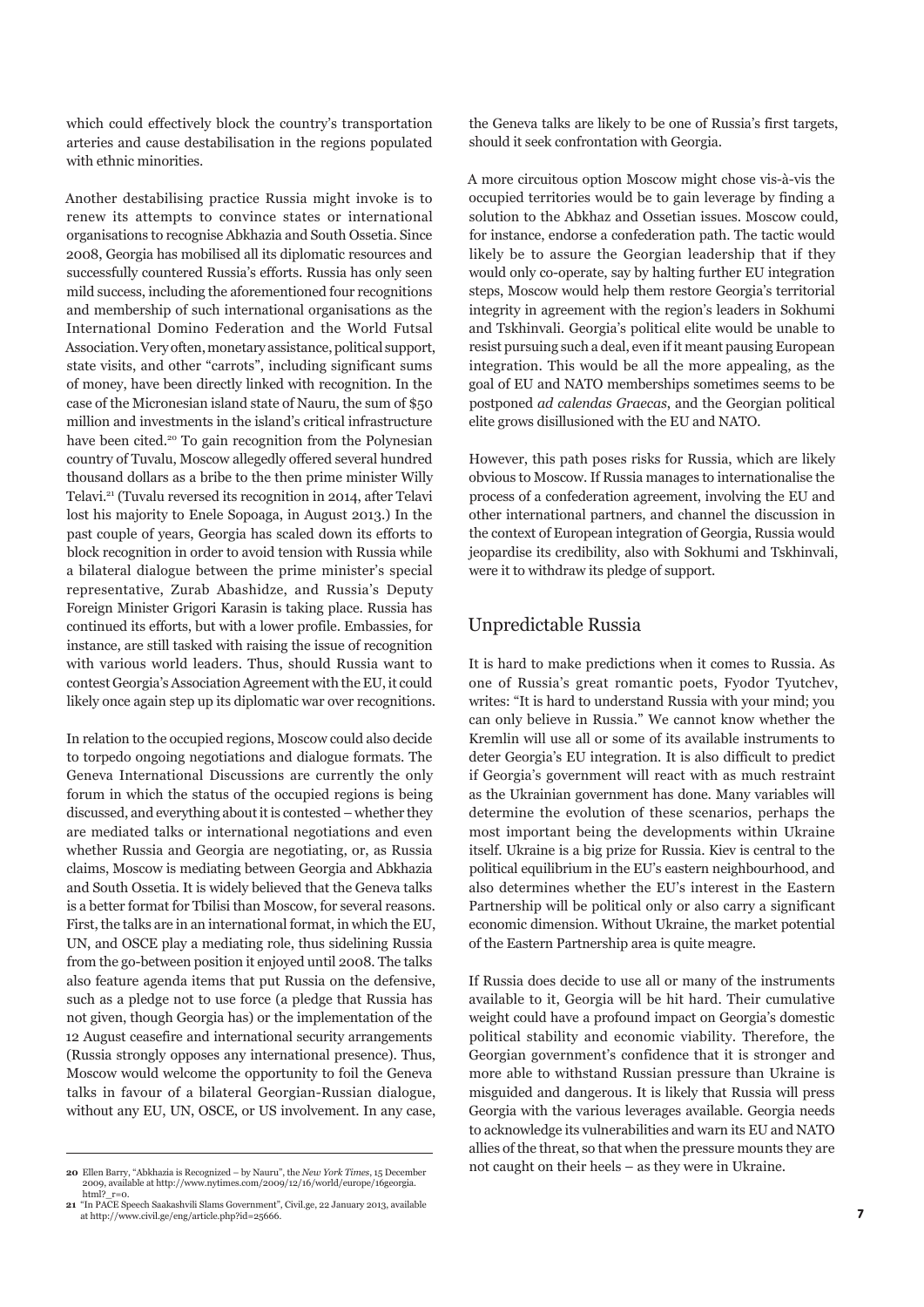# About the author

*Sergi Kapanadze* is Dean of the Caucasus School of Governance at the Caucasus University in Tbilisi, Georgia. He is also associate professor at the Department of International Relations at Tbilisi State University and director of the think-tank Georgia's Reforms Associates (GRASS), where he leads several projects on Georgia's foreign relations, security, and education policies. He also served as Deputy Minister of Foreign Affairs (2011–2012), with responsibility for Georgia–EU, Georgia–US, and Georgia–Russia relations. He led Georgia's delegations to the Geneva International Discussions and was a chief negotiator of the Georgia–Russia trade agreement, which paved the way for Russia's WTO membership.